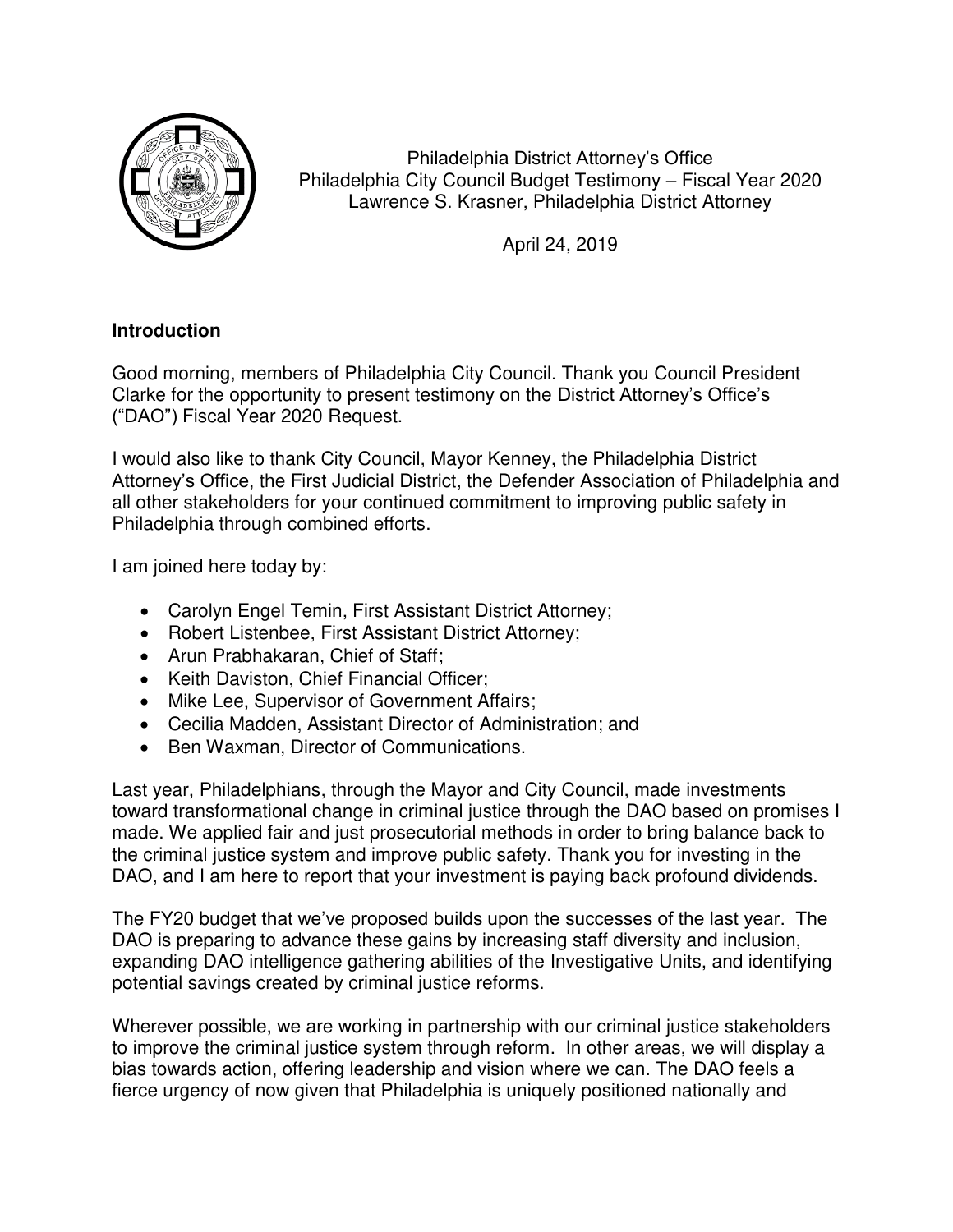locally to address the social and economic costs of mass incarceration and mass supervision.

Movements create policy through people making themselves heard in the streets, at community meetings, during marches, and in the voting booth. As a part of this movement, we have made engaging our neighborhoods and communities central to our strategy, listening to concerns and focusing our efforts based on community needs and input. Combining traditional law enforcement strategies with principles of individual justice helped us make gains in public safety. The result is that crime is down in Philadelphia generally, although certain neighborhoods continue to experience concentrations of criminal incidents, including homicides.

### Our work is not done.

Our mission to seek justice through a more fair and balanced criminal justice system and improve public safety continues. To achieve our mission, my top priorities are to:

- Euild a 21<sup>st</sup> Century prosecutor's office diverse, talented, and technologically savvy – through attracting, recruiting, training and retaining the next generation of prosecutors.
- Drive major reforms in the Criminal Justice System, continuing Year One with reforms to Cash Bail, Sentencing, Supervision, and Juvenile Justice.
- Revamp and strengthen our Investigative Units, making it a champion for everyday Philadelphians through a range of efforts, including prosecuting economic Crime and drug trafficking.
- Generate economic cost savings to the City and Commonwealth by reducing mass supervision and mass incarceration, so we can invest in our most pressing needs: education, jobs, housing, and public health and safety.

## **21st Century Prosecution and the Next Generation of Prosecutors**

Philadelphia needs a 21<sup>st</sup> Century Prosecutor's Office in every sense. It deserves a District Attorney's Office that looks and thinks like today's diverse Philadelphia. A diverse group of talented attorneys and staff will be best equipped to understand the unique cultures and neighborhoods that comprise Philadelphia.

In FY19, we made improvements in diversity and inclusion by focusing on talent attraction, recruitment, training and retention. Last fiscal year, City Council allocated funds to the DAO which helped to establish an equitable salary structure based on talent, experience and merit for all DAO staff, correcting decades of bias and imbalance. The starting salary for a new Assistant District Attorney ("ADA") is now a competitive \$60,000 and support staff salaries start at \$40,000. This new and fair structure sets the basis for fiscal predictability for the City and parity with the Defender Association and Law Department.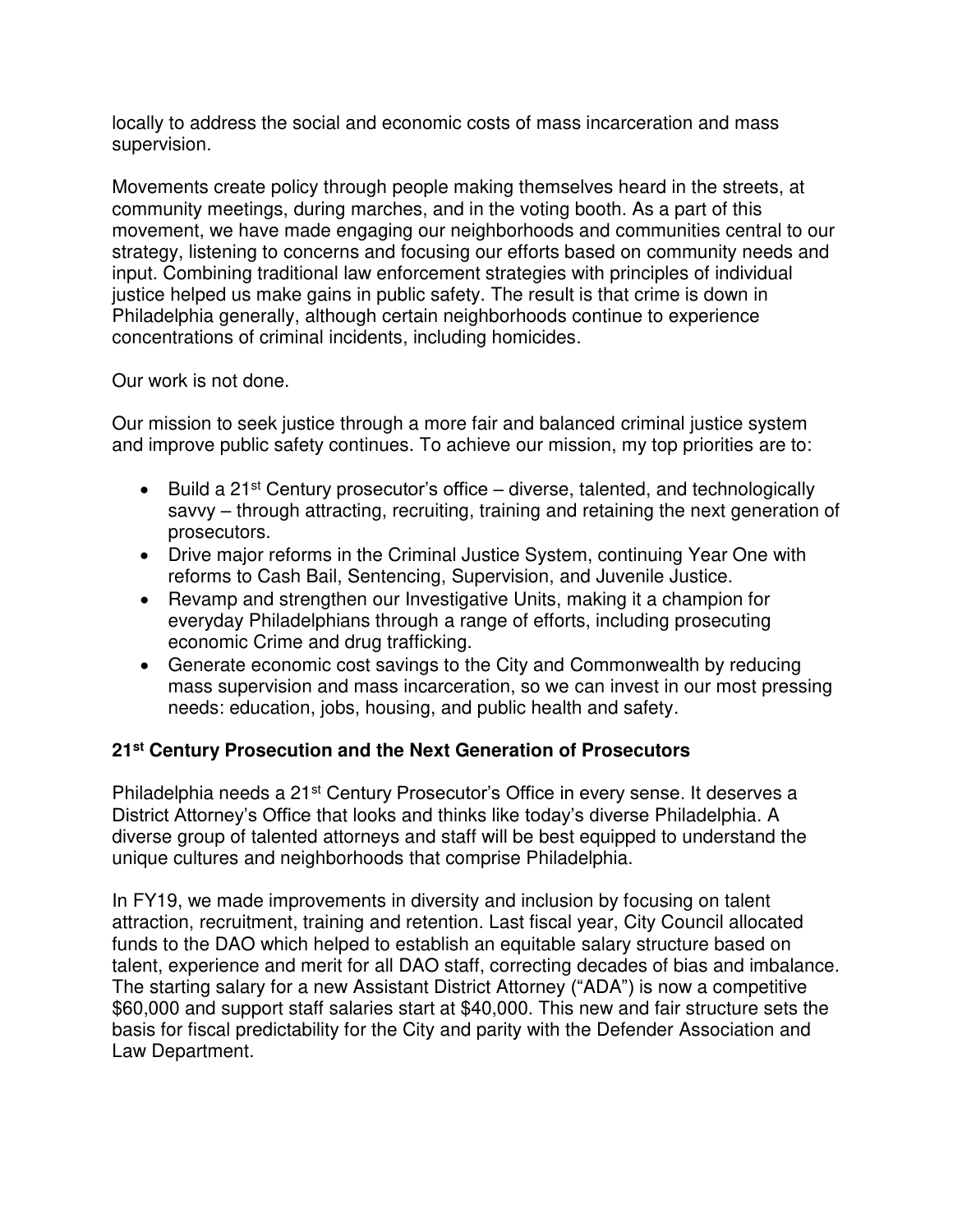In addition to these competitive salaries, expanded professional development and training helped us retain current talent, attract new talent, and ensure diverse new recruits. These changes made it possible to recruit the largest and most diverse new class of ADAs in Philadelphia history. We interviewed over 400 highly qualified candidates from our local law schools, five of the six recognized historically black law schools, and 24 of the top 25 law schools in the nation. We hired 64 attorneys who will join the Office in September as the next generation of prosecutors. This incoming class is 55 percent diverse. Importantly, 24 percent of the incoming class of ADAs are Philadelphians or from a Philadelphia law school.

One example of the kinds of superstars we are recruiting is Carla Agbiro. She is a Philadelphian and a graduate of Central High School, who is getting her law degree from Northwestern University. Now, she is committed to coming back to Philadelphia as an ADA. Here is a video of Carla, who can tell you her reasons for coming home far better than I can.

Workload, office culture, and career advancement paths play roles in staff wellbeing. In today's economy, employers need to be proactive in the recruitment, training and retention of top talent. We are meeting this challenge by asking for an increase of \$480,000 of class 200, 300/400 to continue our investment in technology improvements for ADA prosecutorial resources to support better work-life balance, make case preparation more efficient, and cultivate better communication with victims.

Today's ADAs are required to have expertise and competency in various software programs and devices during trials, while continuing to master the legal components of prosecution. We must maintain the existing trial equipment and keep up with evolving technology. The courts and the public expect effective use of data in policy and operational decision-making. Intelligence-based prosecution requires modern courtroom technology and a criminal case management system that leverages technology to improve communications with victims, witnesses, and the public. To achieve these goals, we would like to invest in:

- Equipment for courtroom efficiency. For example, computer tablets for ADAs, allowing them to video stream evidence, Skype, remotely access work product, and increase the effectiveness of their courtroom presentations;
- Additional geospatial technology including a mapping technique called risk terrain modeling, which incorporates features of the environment with other risk factors;
- Continued stabilization of our network infrastructure by upgrading existing physical hardware and cloud-based services; and
- Collection of public survey data and analytics that will improve our responsiveness to the communities we serve.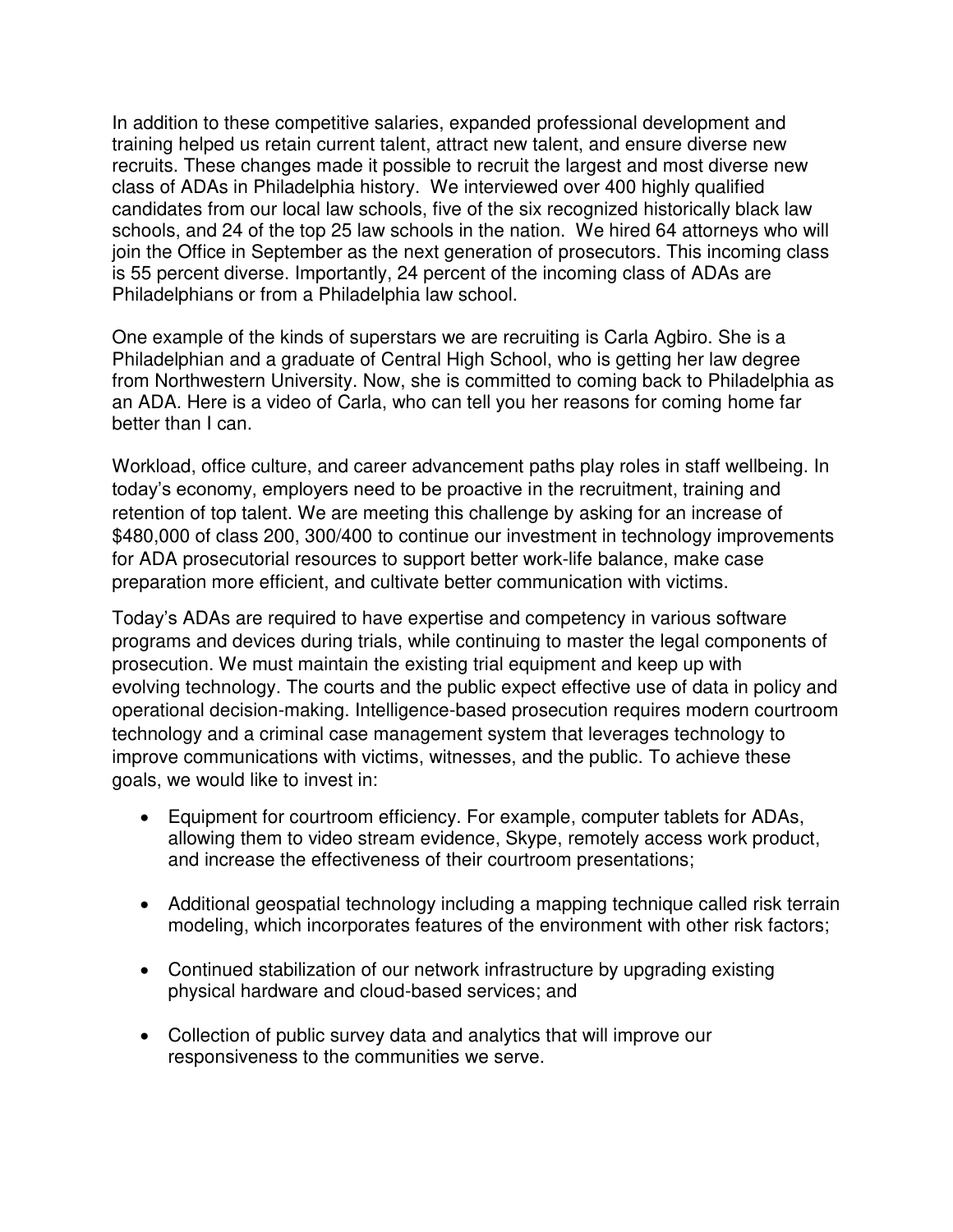### **Driving Reform Locally and Leading Nationally**

Together with other criminal justice stakeholders and City Council, we have made progress towards ending mass incarceration and mass supervision on several reform fronts: Cash Bail, Sentencing and Supervision, and Juvenile Justice.

#### Cash Bail

We made strides toward eliminating the moral and economic costs of cash bail. In February 2018, City Council passed a resolution urging the DAO to institute new internal policies reducing reliance on cash bail. Days later, the DAO launched phase 1 of its bail policy reform, instituting a presumption of Release on Own Recognizance ("ROR") for twenty-five commonly charged low-level offenses. In addition to internal monitoring and evaluation, the outcomes of this first phase of bail reform were independently studied and validated. We look forward to continuing to work as a part of the MacArthur Safety and Justice Challenge Initiative, community partners, and City Council to further reduce our reliance on cash bail.

#### Sentencing and Supervision

Also, in February 2018, our office announced important policy changes for plea negotiations and sentencing recommendations. ADAs were advised to make certain plea offers below minimum guidelines, with exceptions upon a supervisor's approval. In March 2019, we enhanced these measures and set presumptive limits on our community supervision recommendations, again with exceptions upon a supervisor's approval. Our presumptive limits, premised on evidence-based best practices from across the country, limit parole and probation supervision recommendations to 12 months for misdemeanors and three years for felonies. Without limiting the length of incarceration for serious crimes, the policies also significantly limit probation sentences tacked on at the end of jail and prison sentences and set limits on sentences for violations of probation.

As a result of these changes, and with stakeholder support, we have been reducing the future years of incarceration and future years of supervision within Philadelphia's criminal justice system. With the participation of our criminal justice partners, we have reduced the jail population by 29 percent since January 2018, roughly equal to the reduction percentage over the prior five years. As we continue to shrink the number of Philadelphians subject to incarceration and supervision, the long-term impact of our policy changes will allow system partners to better utilize scarce resources and move us further away from being the most supervised city in the second most supervised state in the country.

#### Juvenile Justice

Perhaps one of the best examples of reducing mass incarceration locally is that the number of juveniles from Philadelphia in placement has decreased by 44 percent since December 2017. In February 2019, our office released new juvenile justice policies advising our ADAs to seek alternatives to detention for new arrestees, with some exceptions. Too many of our young people are in placement far from home and their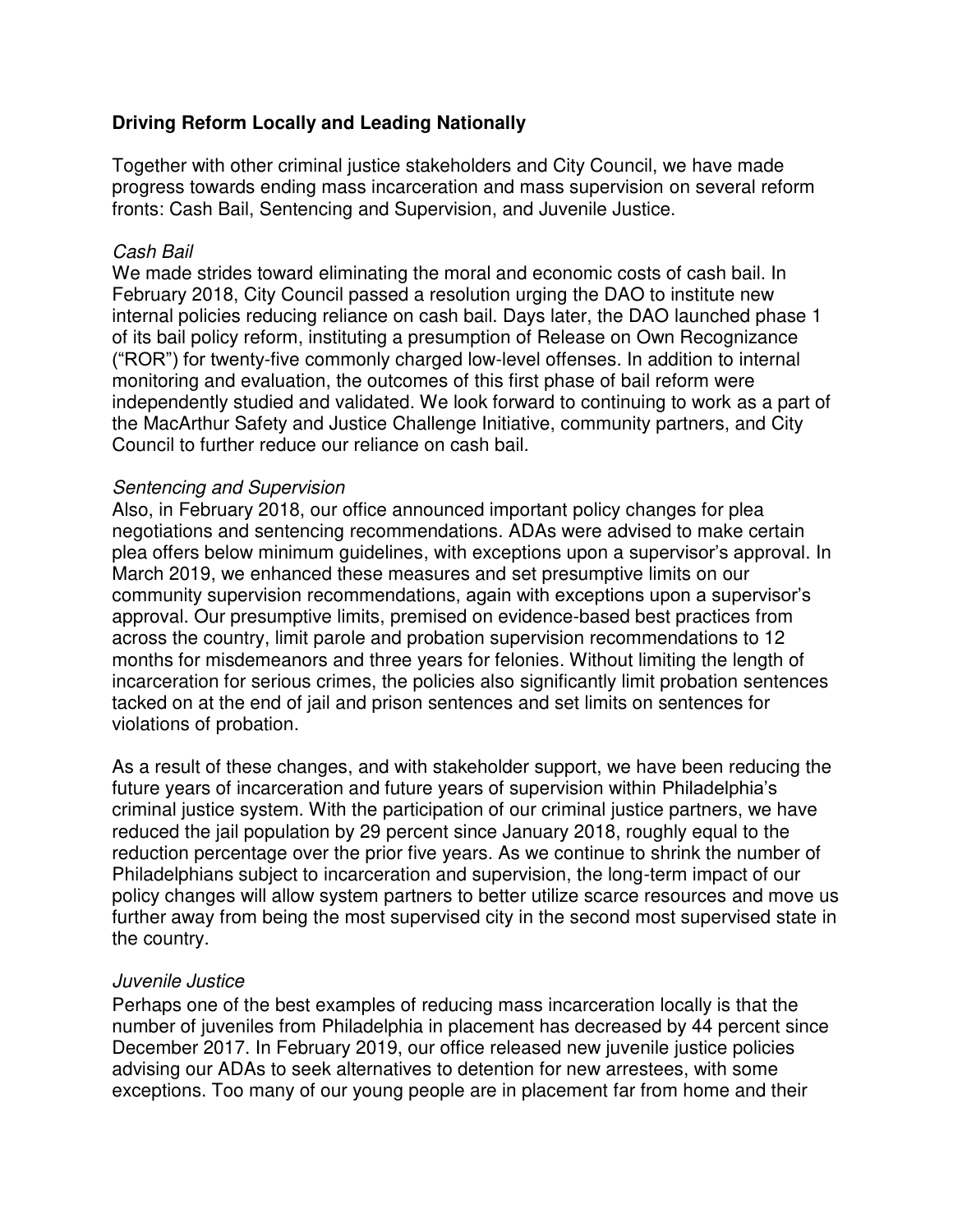support systems; our policy now advises that when a child is committed to placement, the ADA should ask for the closest placement available. Too many of our young people are on unreasonably restrictive probation; our policy now advises that when a child is placed on probation, the ADA should ask for the least restrictive program, without GPS unless necessary, and with three or fewer probation conditions. Our efforts thus far resulted in 63 fewer children charged as adults and an 83 percent decrease in the number of children whose case remains in adult court.

### **Revamp and Strengthen Investigative Units**

Another key priority is building the capacity of our Investigative Units to gather intelligence, investigate, and prosecute crime. These units include the Conviction Integrity Unit, Economic Crime Unit, and the Dangerous Drug Offenders Unit. These units investigate and prosecute complex criminal operations like deed theft, contractor fraud, building collapses, officer-involved shootings, election fraud and organized drug trafficking. Successful investigations require time, talent, technology and resources.

#### Economic Crime

During a community event in Southwest Philadelphia, our Office asked how many people know someone who has had their deed stolen and a sea of hands went up. Accordingly, we reorganized the Economic Crime Unit to increase our ability to investigate and prosecute deed theft. Over the last few months, we have announced arrests following months of complex investigations into deed thefts, a problem that has festered all over the City for many years. We have more investigations in the pipeline. Additionally, we serve on Councilmember Parker's citywide task force, and train Philadelphia Police Department Detectives on investigating deed theft to strengthen the City's fight against deed theft.

We recently announced charges following investigations by the Philadelphia Police Department and the Economic Crime Unit for illegal towing practices. Tow truck operators were circumventing the recently enacted City Code provisions governing towing activity and price structure. These tow truck operators took money from vulnerable drivers and defrauded insurance companies, thereby increasing insurance rates for all of us.

## Drug Trafficking

For over twenty years, the community surrounding Kip and Cambria Streets in Kensington sought relief from a drug operation that was selling fentanyl, heroin, cocaine, crack cocaine, and other drugs. A joint investigation by DAO's Dangerous Drug Offenders Unit (DDOU), DEA, High Intensity Drug Trafficking Area Program, Chester County District Attorney's Office, Delaware County Detectives, and Pennsylvania State Police resulted in the arrest of more than 57 individuals. Intelligence gathered from the investigation showed an organization that destroyed thousands of lives as they made more than five million dollars a year from the pain and misery of drug and opioid addiction. This investigation is an example of the vast resources – wiretaps, trained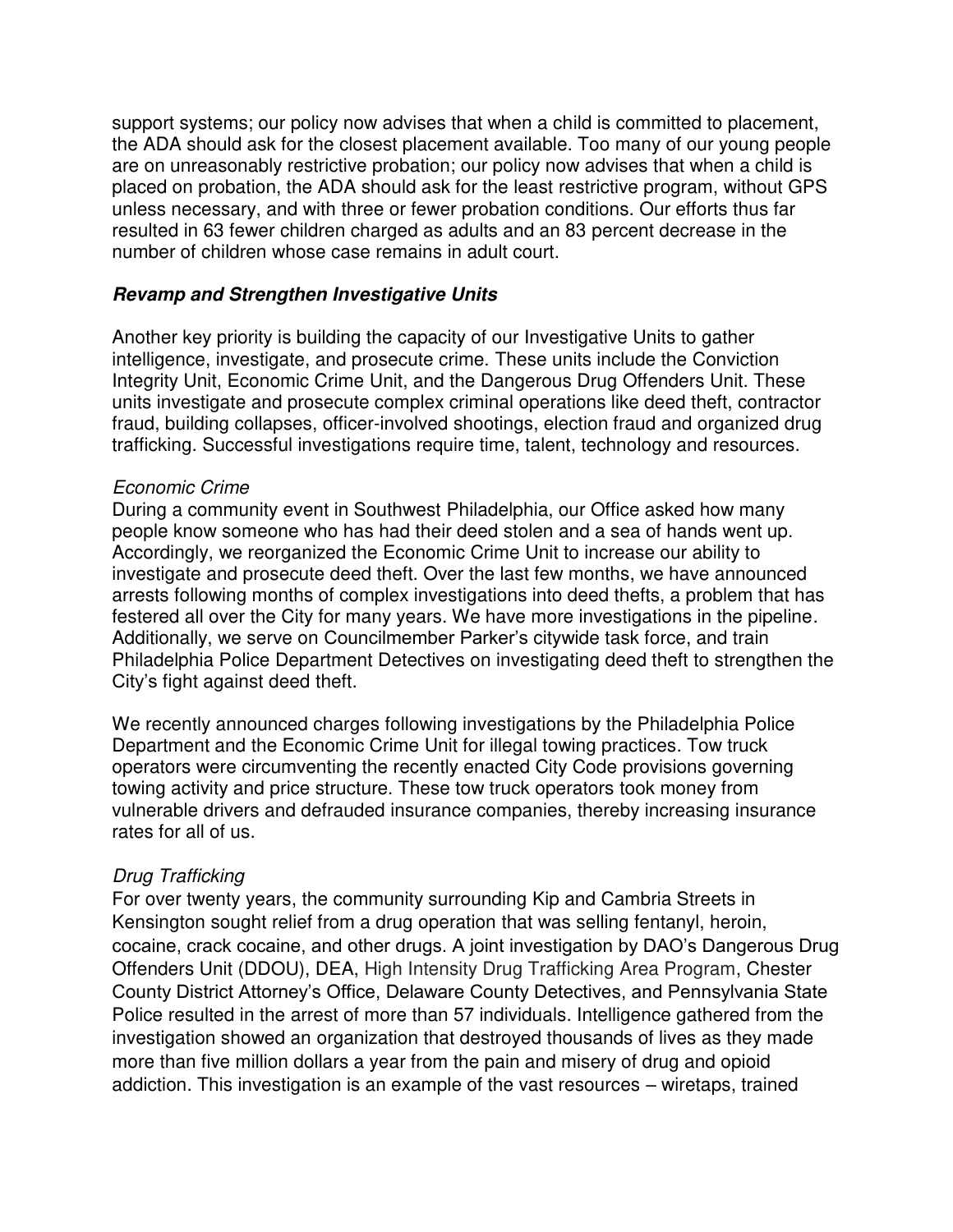personnel, targeted buys, and video surveillance to name a few – that we need more of to complete similar, successful investigations.

As highlighted above, these units have proven that they have the ability to get the job done for Philadelphia, achieving strong results, which is why I am asking for an investment of \$2,785,000 so that we can:

- Expand the Economic Crime Unit to protect victims of deed theft by investigating and prosecuting complex, multiple-defendant organizations as well as individual bad actors.
- Expand the Conviction Integrity Unit. Use more DNA testing to solve cold cases especially homicides and rapes. Furthermore, the Conviction Integrity Unit's expansion includes the development of a new Civil Rights Unit. To begin, this unit will review claims of illegal stop and frisk because members of the Clergy have repeatedly raised concerns with the lack of redress.
- Expand the Dangerous Drug Offenders Unit's intelligence gathering ability through additional bi-lingual detectives and ADAs. Focusing prosecutorial resources on surveillance tools will allow us to prosecute more drug traffickers.

# **Cost Savings**

Through these evidence-based policies and priorities, the DAO has taken steps to address the social and economic costs of mass incarceration, creating opportunities for savings.

We know that mass incarceration is costly and that prisons are expensive to build and staff. It costs roughly \$45,000 per year to incarcerate one person, and each dollar spent is diverted away from other government services. We know that the social cost and inter-generational impact of losing a family member to incarceration is incalculable, and that the lost time in the workforce results in a loss of future potential earnings and a loss in contributions to the local economy. By safely reducing the number of individuals who are incarcerated, we know we are adding value to Philadelphia families and communities. We are making communities safer and saving money that can be reinvested in further improvements.

We know that, like mass incarceration, mass supervision is costly. The cost comes in the form of administrative, economic and social costs that have contributed to Philadelphia's status as the poorest large metro area in the country. By safely reducing the number of individuals under supervision, we are taking some of that burden off the system and our neighborhoods.

We know that the mass incarceration of our youth is expensive, for not only the juvenile justice system, but also the criminal justice system and the community. We know that having juvenile offenders serving life without parole is not just morally wrong, but it's costly. We also know that allowing individuals who have rehabilitated themselves and